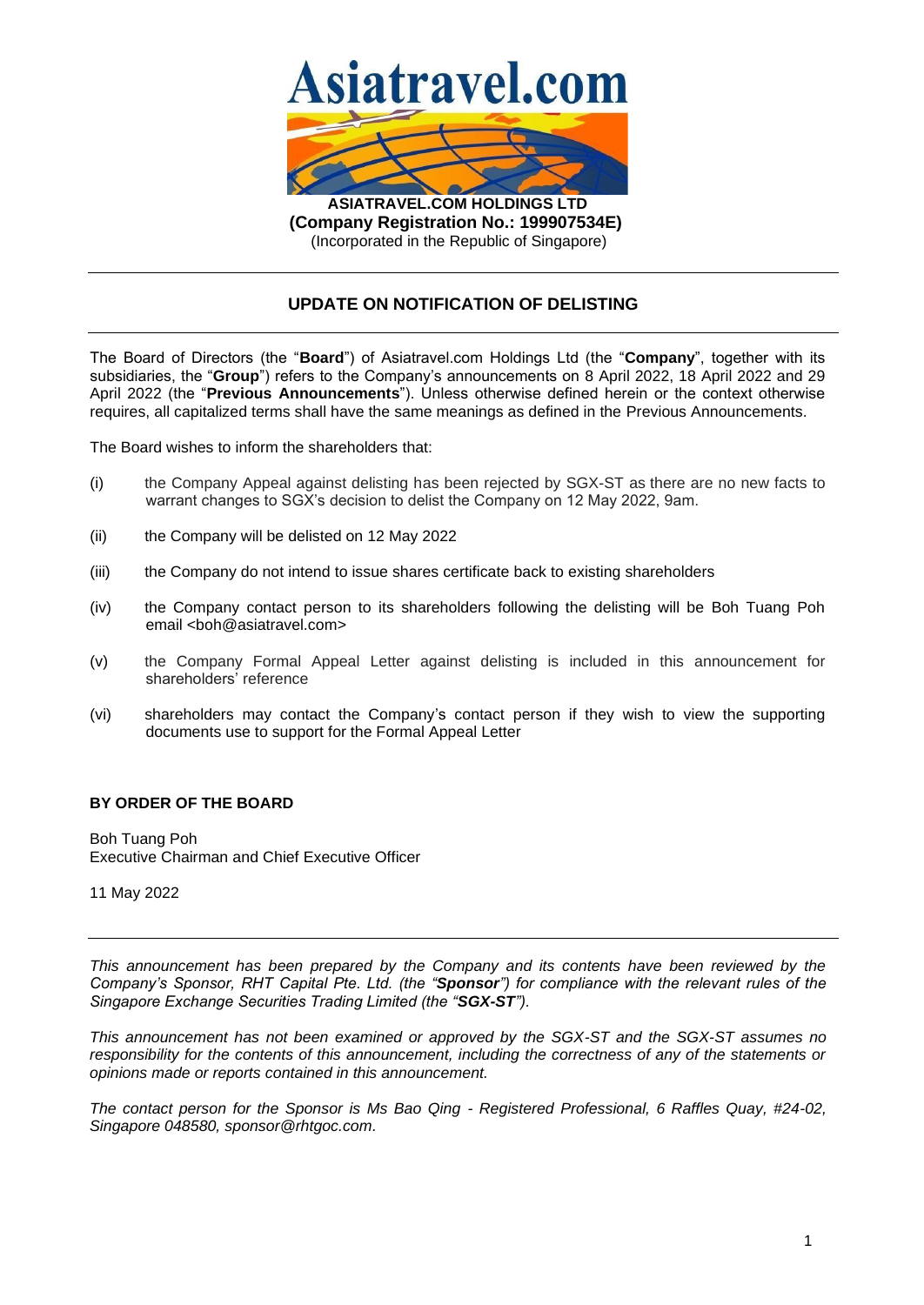

**ASIATRAVEL.COM HOLDINGS LTD** (Incorporated in the Republic of Singapore) (Company Registration No.: 199907534E)

11<sup>th</sup> May2022

th May2022 **CONFIDENTIAL**

**RHT Capital Pte. Ltd.** ("**Sponsor**") 6 Raffles Quay #24-02 Singapore048580

Attention:Ms Qing Bao/ Ms Christie Sheilla

Dear Sirs

Appeal against Delisting

The Company submits its appeal particularly in view of the extraordinary circumstances faced by the Company which have been exacerbated by the COVID-19 pandemic, and on, inter alia, the following grounds:

(a) The Company having achieved a key milestone in its restructuring efforts as it had obtained approval by its creditors and Court sanction for the scheme of arrangement proposed to be made between the Company and the creditors (the "**Scheme**") and will be in a position to move definitively on other outstanding actions, including finalising the audited financial statements for the financial year ended 31 December 2021and holding of the annual general meeting;

(b) Sky Smart Ventures Limited (the "**New Investor**") remains supportive of the Company and will continue to advance cash to the Company, in order to continue financing the working capital of the Company, such advances amounting to an aggregate of S\$0.6 million (with the most recent advance being made on 30 April 2022). The New Investor continues to engage actively with the Company and its stakeholders;

(c) TheCompanyis the Exclusive Marketing Partner of Livewerkz Pte Ltd ("**Livewerkz**") Livewerkz is targeting to organise two Electronic Dance Music Festival events in China and Saudi Arabia during October/November 2022 period. The full profile of Livewerkz are detailed on its corporate website at https://www.livewerkz.com/and the information on the Saudi Arabia Festival event is detailed at <https://www.thesoundstorm.com/>

The China events were original scheduled to be held in December 2021 but have been postponed due to the pandemic. The organiser is awaiting approval from the China Authorities to hold these events in the later part of 2022 once the Covid-19 situation has stabilised. They have re-applied and are awaiting the necessary license approval from the Authorities to hold these events. Please refer to attached postponed documents (file: YuRenMaTou, EDM Twilight and PPT on the EDM) provided by Livewerkz from their event organising partners in China.

Livewerkz has informed the Company that the events In China are targeting an estimated 360,000 partygoers and the event in Saudi Arabia is targeting an estimated 300,000 partygoers. As the Exclusive Marketing Partner distributing the Event Tickets, the Company can expect to earn Revenue and Profits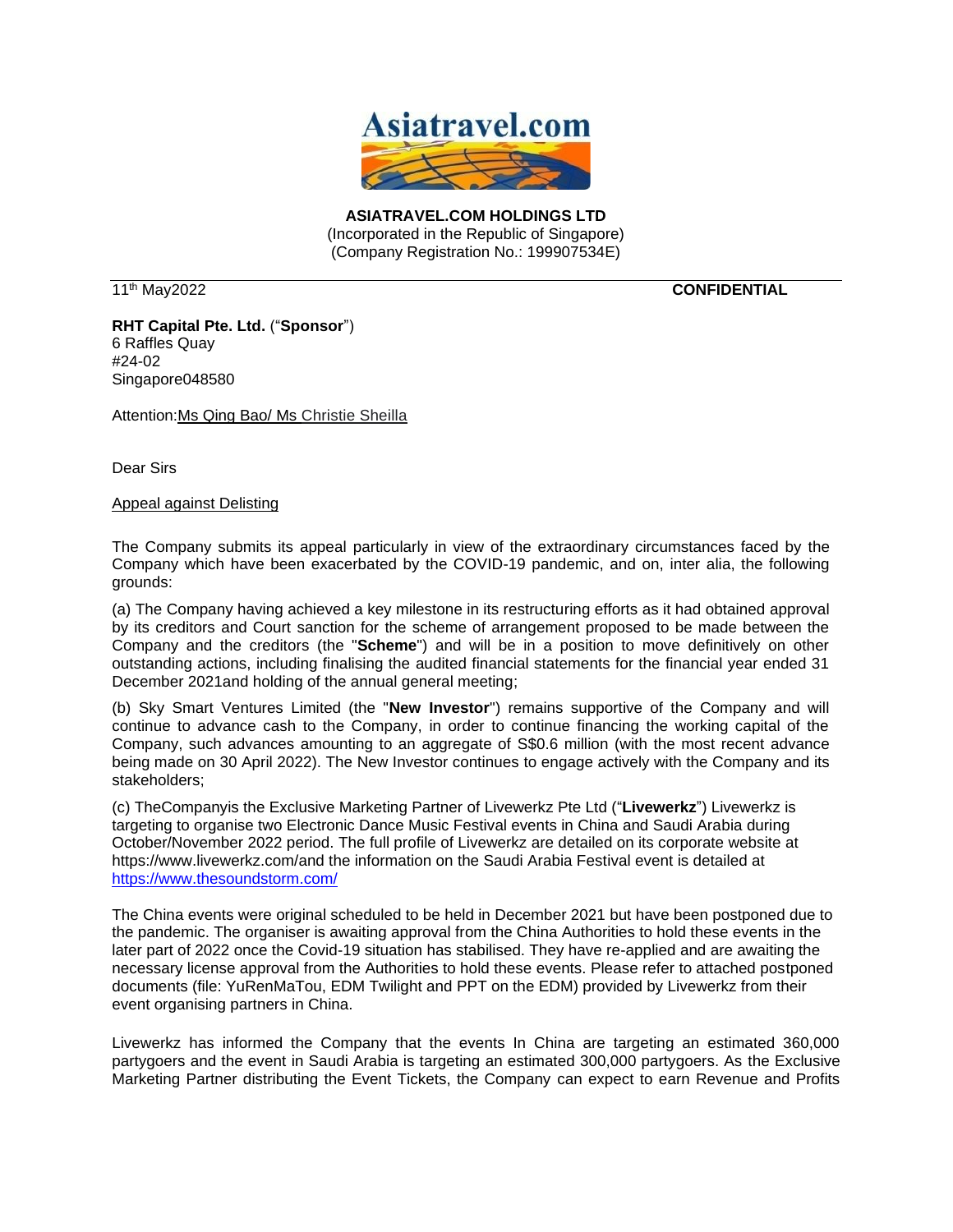supporting it continuing as a going concern and it will have a viable and sustainable business going forward.

The Company believes that this partnership with Livewerkz demonstrates the confidence in the Company's track record and profile as a listed company, as well as the trust in the New Investor to lead the Company during such circumstances;

(d) There can be no assurance that the New Investor would continue to support the Company financially and operationally if the Company fails to maintain its listing status, and in which case, the Company would not be able to proceed further with its debt restructuring through the Scheme. This would ultimately result in a material adverse impact on the shareholders in terms of their investment in the Company and is equally detrimental to the creditors who will recover close to nothing in a liquidation scenario; and

(e) Allowing the Company to carry its debt restructuring to fruition as a listed company will not result in prejudice to the Company's shareholders in light of its financial position and would instead give the Company the opportunity to continue its debt restructuring having the status of a listed company. This will eventually unlock value for its shareholders, who instead will suffer an unimaginable fate should the Company be delisted.

## Seek an Extension of Time to submit an Appeal application

The Company would like to submit its views and position on the salient points and concerns of SGX-ST resulting in its decision to issue the Notification of Delisting to the Company and the various activities it has taken since the Notification of Delisting.

1. SGX-ST Delisting Point 3 - In August 2018, following receipt of statutory demands and writ of summons from its creditors, the Company filed applications with the Court to seek a moratorium against legal proceedings with the intention of subsequently proposing a scheme of arrangement ("Scheme") to organise the Company's liabilities. The Company's liabilities owing to the scheme creditors amounted to approximately S\$8.2 million. On 1 February 2021, the Court sanctioned the Scheme which is now binding between the Company and its scheme creditors. However, the Scheme has not been implemented as it involves issuance of shares which can only take place if trading in the Company's securities resumes.

Upon implementation of the scheme, the liabilities will be extinguished through a debt-to-equity conversion.

2. SGX-ST Delisting Point 4 - In July 2018, the Company received a notice of intent from the Singapore Tourism Board ("STB") in relation to the suspension of the Company's travel agent licence ("Travel Agent Licence") due to the Company's failure to fulfill its financial obligations. In October 2018, Asiatravel further received a notice of decision ("Notice of Decision") directing the suspension of the Company's Travel Agent License with effect from 20 October 2018. Whilst the Company submitted an appeal to the Minister of Trade & Industry ("MTI") and STB against the Notice of Decision, such appeal was subsequently rejected

The Company on the advice of STB has cancelled it license and it could re-apply, however it has to have a positive balance sheet of \$100,000. As the company has yet to extinguish it liabilities, it has incorporated a Special Purpose Vehicle (SPV)for ring-fencing purposes and created a new platform under Tripwerkz.com to operate it business. The SPV is 100% owned by the Company.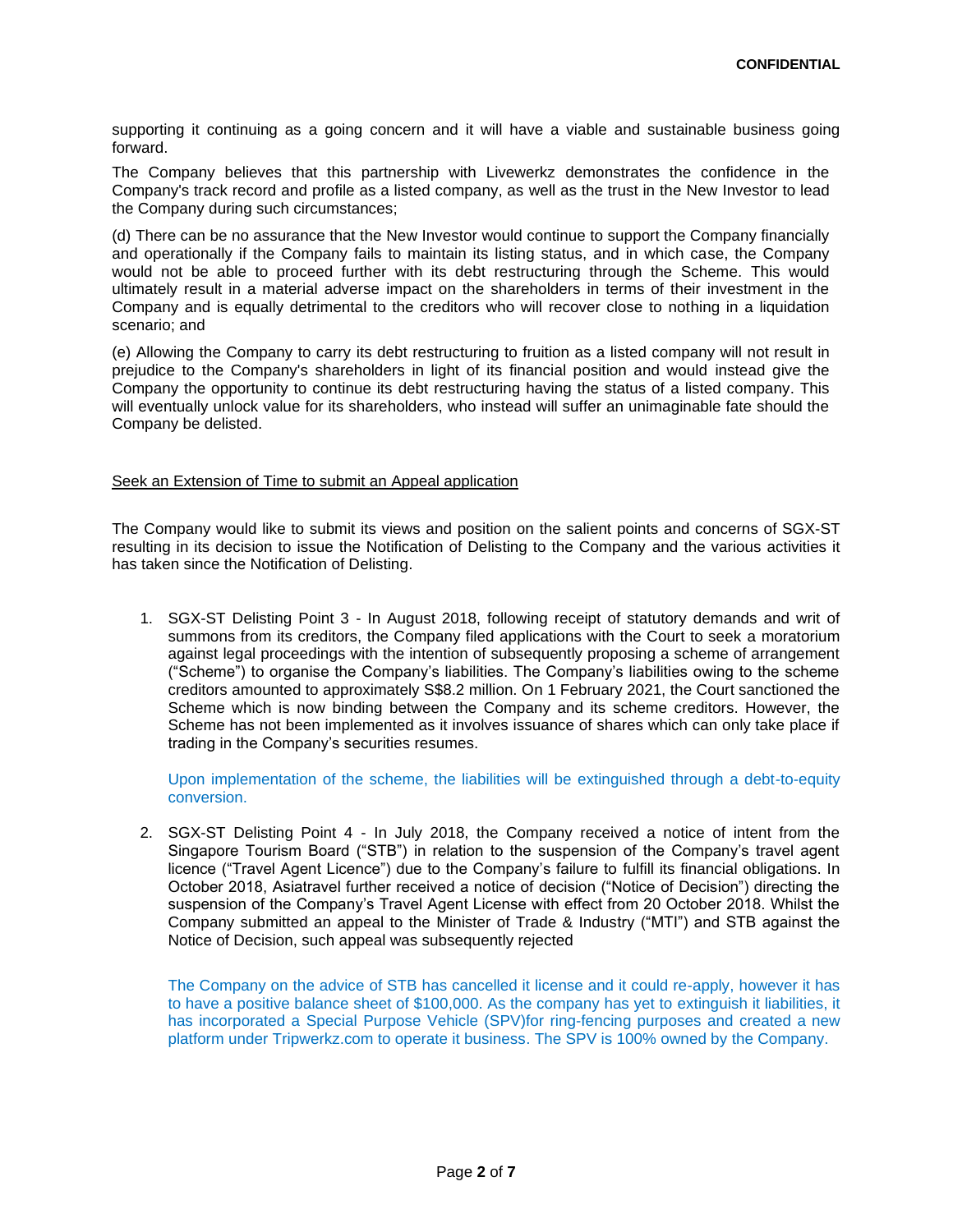3. SGX-ST Delisting Point 5 - Notwithstanding that the Company submitted its resumption proposal to SGX RegCo, the proposal was inadequate and did not satisfactorily address issues on the Company's ability to operate as a going concern. The Exchange had to issue several rounds of queries to the Company to better understand the Company's resumption proposal and to obtain supporting documents and details on how the Company is able to substantiate, amongst others, that it has a viable business and is able to operate as a going concern.

The Company believes that the ROT Proposal has merit and adequately addresses the going concern issue at the point of submission. The Company appreciates SGX-ST queries and has taken its best efforts to accurately and fully respond to all SGX queries. Since the submission of the ROT Proposal, the Company has worked very hard to demonstrate progress both in obtaining business opportunities and developing plans for the trading resumption.

4. SGX-ST Delisting Point 6 -In addition, the Company submitted a two-year Business Projection (FY2021 and FY2022) for both the OTA Business and Events Ticketing Business which projected aggressive year-on-year growth in the Group's revenue as well as profit before tax under 3 scenarios – "Best", "Fair" and "Worst". Upon further review, we noted that the growth rate assumption adopted in the Business Projection ranged from 200% to 2,400% under the various scenarios. This is despite the Company not even meeting the "Worst" case scenario for FY2021 as none of the large-scale events forecasted for FY2021 took place and the OTA business recorded negligible revenue. Moreover, leisure, travel and large-scale events continue to be adversely affected by the world-wide Covid-19 pandemic. We further understand through RHTC that the Business Projection has not been reviewed by the Company's auditors and/or other independent professionals.

The large-scale events in China scheduled for launch in December 2021 were postponed to May/June 2022 (and then subsequently October/November 2022) due to the Covid-19 situation. Like any tourism projects, the organizer (Livewerkz) and company are mindful that the events may be impacted by the Covid-19 Pandemic. Therefore, the company has entered into an exclusive marketing partnership agreement with the organizer whereby pursuant to marketing agreements, Livewerkz unconditionally guarantees the payment of \$2.7m as the marketing fee in the event that the electronic dance music events are postponed, cancelled or do not take place for any reason whatsoever based on the marketing partnership agreements. It is clear from this that the Company has demonstrated progress in attaining new business contracts and opportunities.

The Projection ranges from 200% to 2,400% is based on fair assumptions as these are mega events spread over 18 days in more than 5 cities in China with an estimated turnout of 360,000 partygoers. As we are an exclusive ticketing agent our income is guaranteed based on the number of partygoers, therefore we do not see a need for an FA at the point of submission of the ROT Proposal. However we are not averse to engaging a Financial Advisor to opine on the business projection. The details on the various events and organizing partners in China are provided in Schedule 7 of the ROT Proposal submitted on 30 July 2021.

The company has finalized its FY2021 FS. It booked in the revenue of \$2.7m marketing fee, and it has received a payment schedule of the marketing fee to be paid in June and Sept 2022. (Please refer to attachment file: Payment Confirmation Letter from Livewerkz)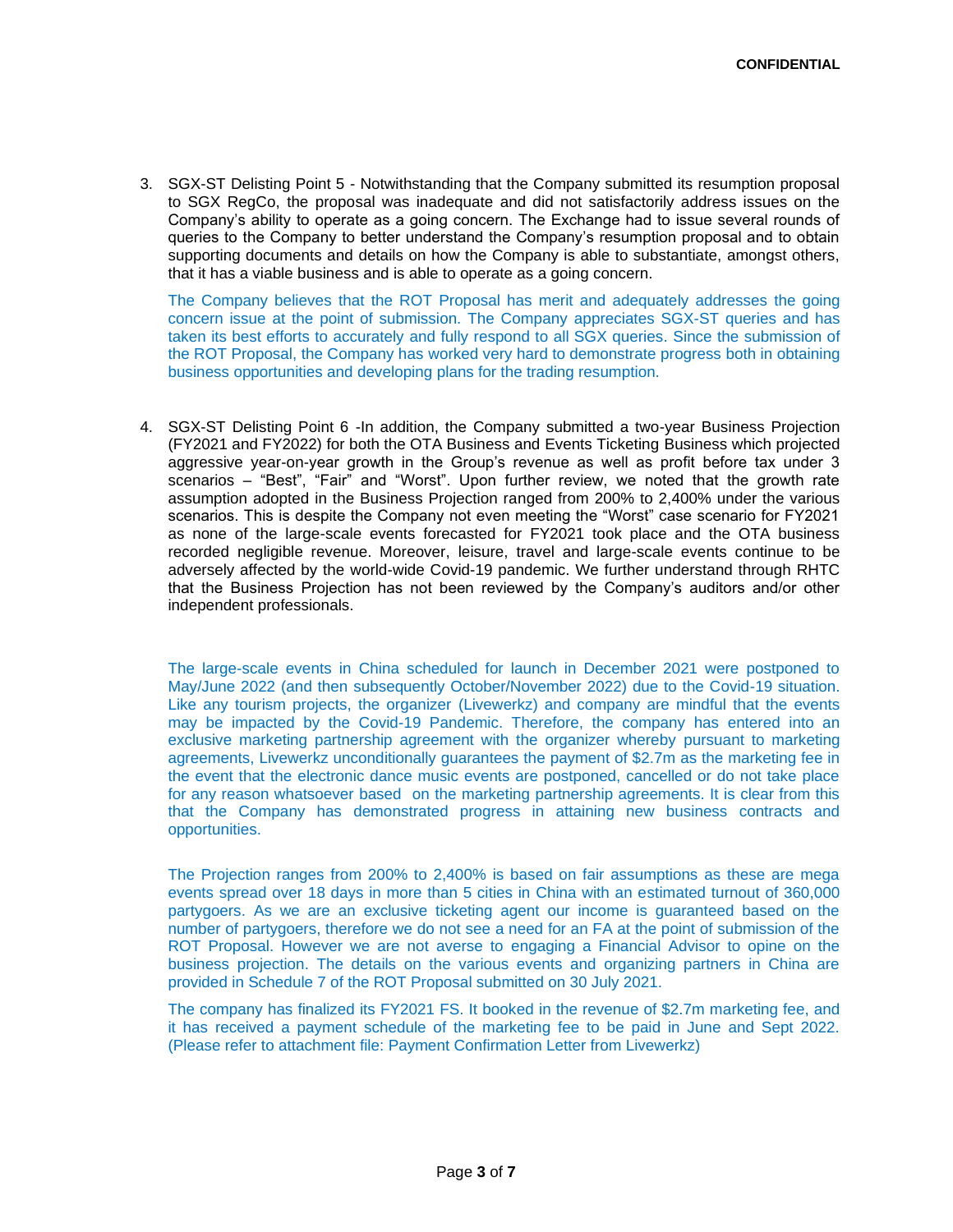Therefore with the marketing fee even if the events are further postponed or cancelled due to the Covid-19 situation, the FY2021 FS will be profitable with the profit before tax approximately \$1.3 million and this would address the going concern and sustainability of the business going forward as these are not a one-off event.

- 5. SGX-ST Delisting Point 8- Taking into account the resumption proposal as well as the Company's submissions, representations and responses to the Exchange's queries, the Company had failed to demonstrate to SGX RegCo that it has a viable business and is able to continue as a going concern. In arriving at this decision, SGX RegCo considered, amongst others, the following factors:
	- (i) Based on its latest announced audited financial statements for FY2020, the Group was in a net liability position of S\$22.1 million and its auditors, EY, had issued a disclaimer of audit opinion on the basis of the Company's inability to operate as a going concern and its insufficient accounting data and financial records;

The net liability of \$22.1 million in FY2020 consists mainly of liabilities that were subsequently restructured under the aegis of the Company's court sanctioned Scheme of Arrangement as well as liabilities carried under the Company's subsidiaries. Upon the subsequent implementation of the Scheme of arrangement, the liabilities under the scheme of arrangement will be extinguished through a debt-to-equity conversion. The liabilities under the subsidiaries will be extinguished upon an EGM to pass a resolution to dispose of the subsidiaries, which the Company is planning to carry out before the audit for the FY2021 financial statement.

(ii) The Company's Travel Agent License has been suspended by the STB since 20 October 2018. As a result, the Company does not have any existing business operation;

In the ROT Proposal submitted on 30 July 2021, it was stated that we have incorporated a wholly-owned SPV and launched a new platform Tripwerkz.com to undertake the group business. Tripwerkz has a STB license and it has IT, marketing, contracting and operation personnel, functions and management maintaining the platform and securing the full spectrum of travel products including event tickets. It is therefore inaccurate to portray the Company as not having any existing business operation. Once the Company is able to resume trading, it will also be able to apply for an STB license.

The assumptions adopted for the Business Projection in both the OTA Business and Events Ticketing Business were aggressive. The Company did not even meet the "Worst" case scenario for FY2021. Further, the Company has not appointed its auditors or a suitable independent professional to review the Business Projection;

The Company has revenue of S\$2.7m for this Event Ticketing Business and the profit before tax isS\$1.3 million. This therefore meets its worst case scenario for FY2021.In spite of the postponement of the Electronic Dance Music events, the Company has undertaking pre-event marketing service for the organizer and the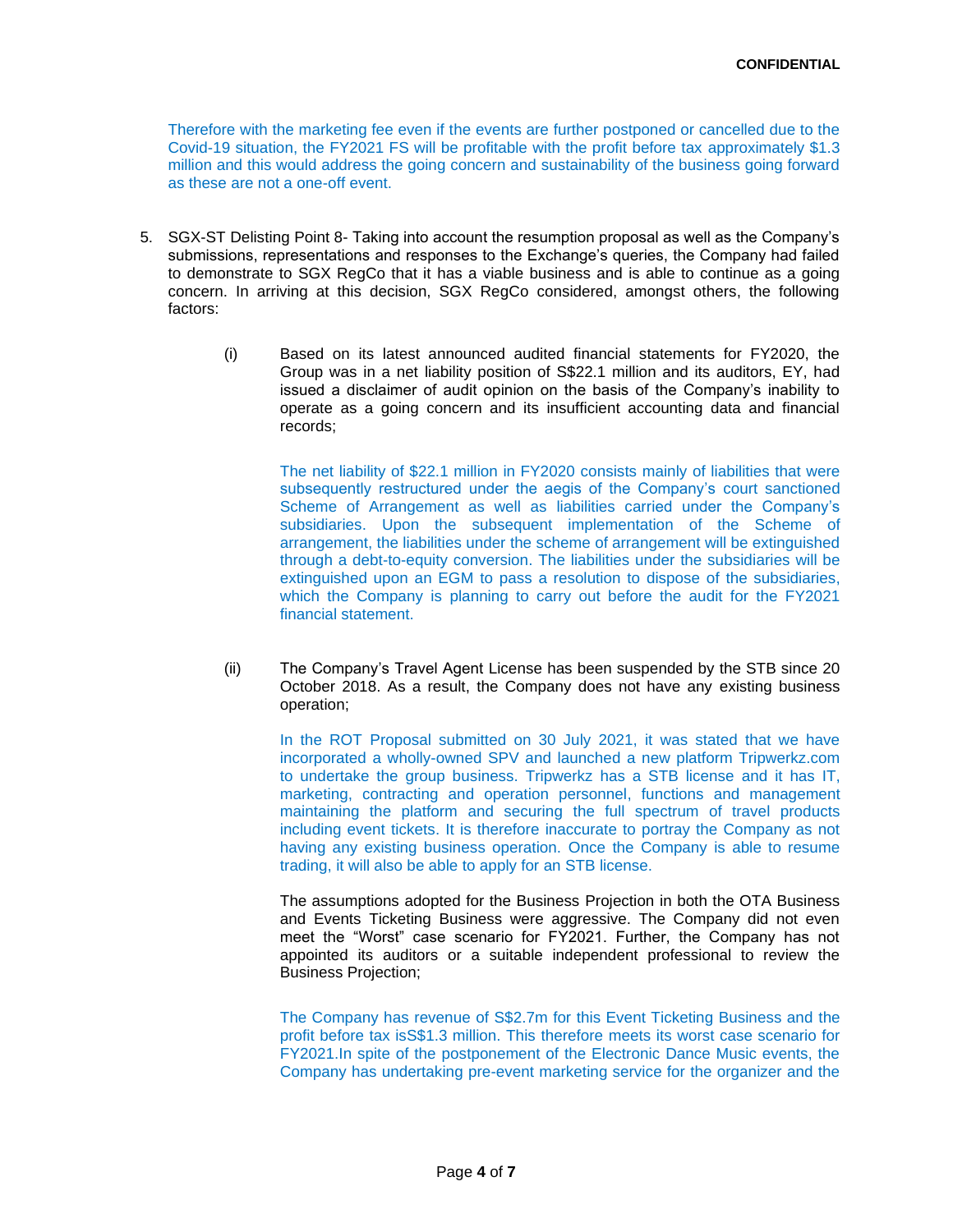organizer has acknowledged its service and accepted the Company invoices with a payment schedule.

The Company is in the process of appointing an auditor and will consider appointing a suitable Financial Advisor.

(iii) The Company intends to restart its OTA Business through an entity that was only incorporated in October 2020 and had recorded revenue of merely S\$567 for the financial period ended 30 June 2021; Due to the Covid-19 situation, the Company decided not to start its marketing activities, however the platform Tripwerkz.com has been fully operational online with the full spectrum of travel products and once the Covid-19 situation stabilizes, the business unit will be ramped with marketing activities and with the support of the exclusive ticketing products from Music Festival Events, the company will be in very competition position and we are not only selling standalone event tickets, the Company will also be able to package the tickets with other travel products. The products will be distributed via both the B2C (Consumer) and B2B (Trade) channels.

Even when the Events are postponed, the Company is able to earn marketing revenue due to the exclusive marketing service which the Company's online platform Tripwerkz.com provides to the Event organizers.

(iv) The Events Ticketing Business did not have any past track record and the supposed large-scale events which were scheduled in December 2021 did not take place. In addition, this business was to be undertaken by way of a WFOE and VIE structure, which exposes the Company to significant political and regulatory risks as it was widely reported in the media that the PRC authorities had expressed plans to prohibit the use of such structures.

The Company has for many years been a significant theme park ticket seller in Asia including representing many top branded theme parks like Disneyland Hong Kong, Sunway Lagoon Malaysia, Cartoon Network Thailand and Universal Studios Singapore. In year 2010 the 1st year of Universal Studio Singapore (USS) opening, the Company as one of their top agents, sold 225,000 tickets for them vs. their sales of about 3 million which gives the Company 7% share of the sales. At \$70 per ticket, the Company's revenue was \$16million, if the Company were an exclusive agent its revenue would have been \$210million then. The sales platform, operational processes, domain and market knowledge of an event ticket is no different from a theme park ticket. In other words, the Company does have the requisite know-how and track record. This supports why the Company could forecast a range of 200% to 2,400% for it Electronic Dance Music ticketing business which are mega attendance events.(Please refer to attachment file: USS Tickets Sold in the year 2010).

The VIE structure is widely used by all offshore travel companies operating in China. Big US listed travel group like Ctrip, Qunar are all using this structure. The company has been using VIE and WFOE structured for its China business for many years. The risk can be mitigated and the Company has sought legal advice on it.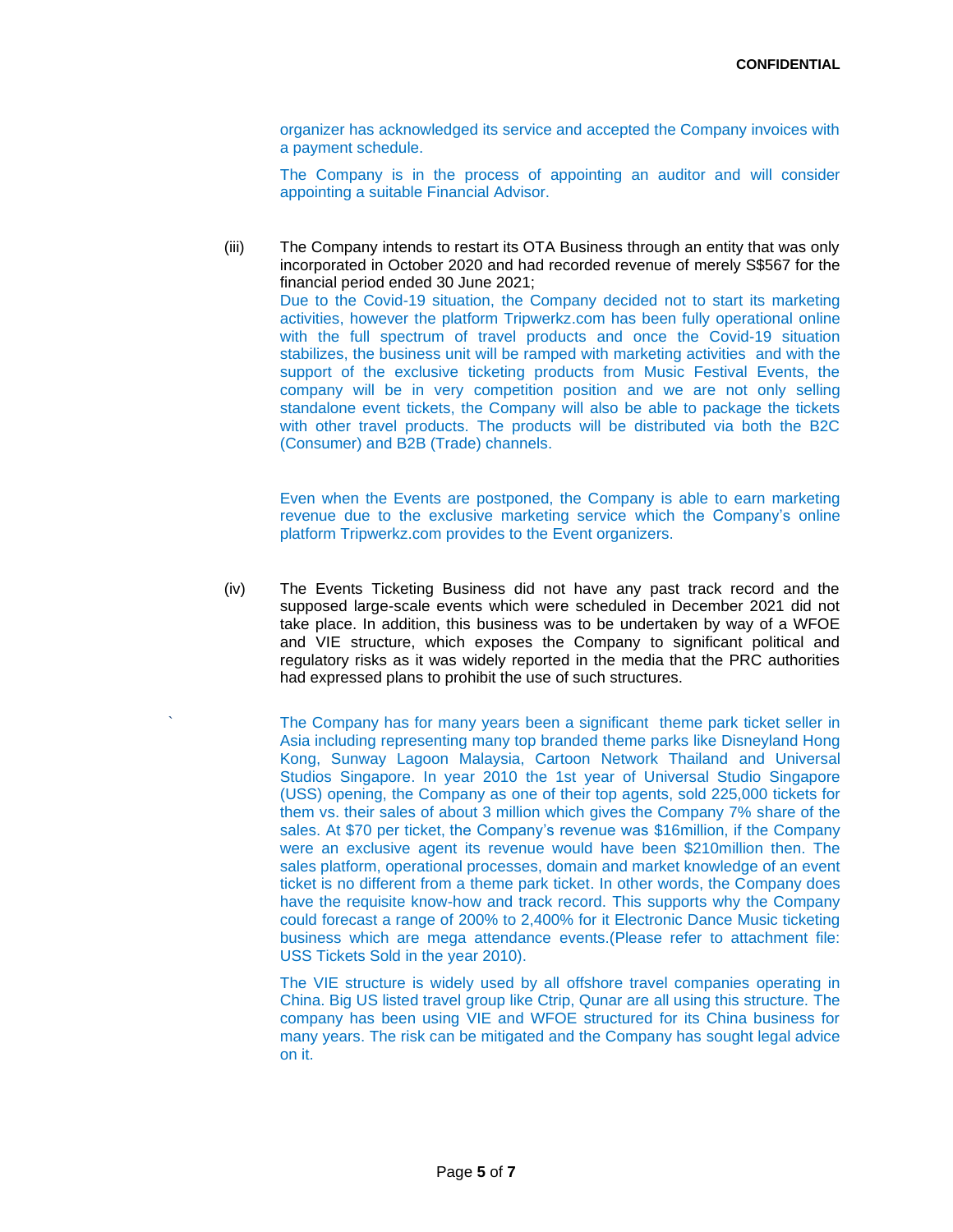(v) We further note that the Company has not conducted extensive due diligence on the new business and its associated risks;

The Company has conducted the necessary due diligence and this could be substantiated as the Company has effectively earned a marketing fee of S\$2.7m and there will be more such events going forward as the exclusive marketing agreement has a long term validity.

The Company is working to directly to secure an exclusive marketing agreement with the THEHANCE CO LTD, Saudi Arabia Organiser and Livewerkz to sell its event tickets. The events are expected to be held in October/November 2022 over 3 days with an estimated expected partygoer of 300,000. Please refer to attachment marketing partner agreements between Tripwerkz and THEHANCE and marketing poster of Saudi EDM

There was a similar 4-day event in December 2021 that attracted over 700,000 partygoers organized by the same organizer that Livewerkz is working with on the October/November event..The information on the December event can be found at https://edm.com/events/mdlbeast-soundstorm-2021

The Company has conducted due diligence on Livewerkz< <https://www.livewerkz.com/> >including sighting all the necessary documents and information on its track records and the activities and events it has organized and the various partners< <https://www.id-t.com/> >it has worked and partnered with.

These support the Company's confidence in entering into this space as an Exclusive Ticket Distributor for Livewerkz.

In the reply on 4<sup>th</sup> Feb to SGX-ST query, the Company has indicated that under 7b, "…the Group has embarked on discussions with other event organizers to find new products for its Event Ticketing Business. The Saudi Dance event demonstrated that the Company is on track to expand its Electronic Dance Music ticketing business.

Event Tickets is a high value and high margin product. As the group has exclusive marketing partnership agreements with the Event organizers, the Company would focus on this segment as it underpins its OTA business and will be the main driver of business and growth going forward.

(vi) Although the Group had entered into agreements with various investors to raise working capital, the Company was only able to partially draw down on these facilities. We also understand from the Company that despite entering into an agreement with an existing investor, the Company is currently facing difficulties drawing down on the agreed loan; and

The Company was drawing down from the Convertible Facility Agreement though there are some Utilization Requests that are still pending the approval of the investor. The New Investor, Sky Smart Venture Ltd, continues to pay for the Company's operational expenses and expenditure at the SPV level. The New Investor has provided the Company a Commitment Letter (Please refer to attachment file: SS Letter to AT). that it will honour and consider further drawdown submitted by the Company.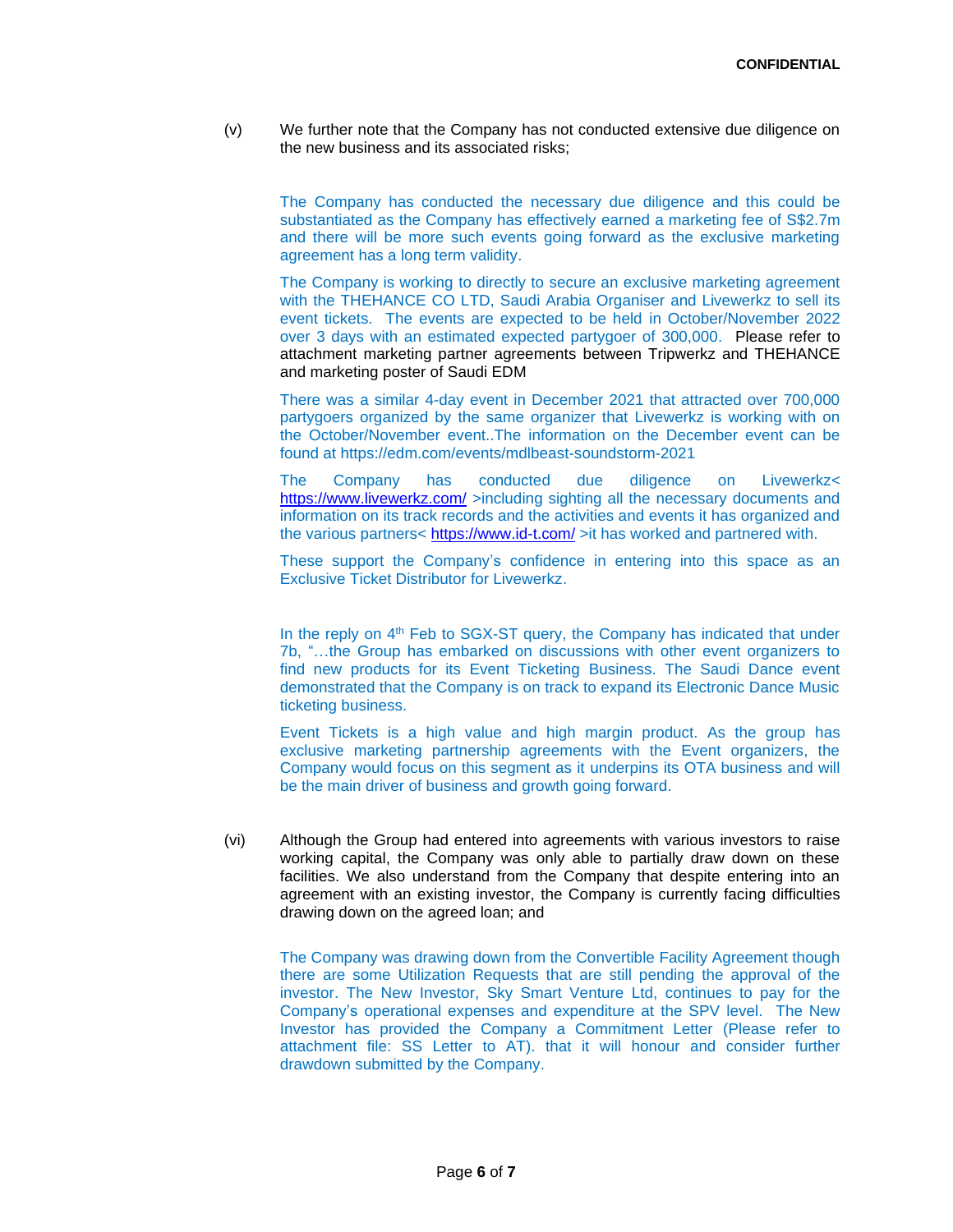(vii) The Board's confirmation on adequacy of working capital for 12 months after resumption of trading is dependent on it being able to obtain funding from investors. There is no certainty that the Company will be able to do so, as its past fund raising activities did not proceed to completion and Asiatravel is facing difficulties drawing down from a loan extended by an existing investor.

Please refer to the explanation above under 5(v&vi).

6. SGX\_ST Delisting Point 9 - Following the completion of the Company's FY2020 audit, EY has resigned as the Company's auditors. To-date, the Company has not appointed new auditors.

The Company has finalised its unaudited account for FY2021 FS and will be finalizing the appointment of an auditor. Please refer to attachement on FS

7. SGX-ST Delisting Point 10 -Having considered the above factors in totality, the Company had failed to demonstrate to SGX RegCo that the Company has a viable business and is able to continue as a going concern to enable trading to resume.

The Company is able to meet the worst case projections. Please refer to above points4&5for further substantiation.

8. SGX-ST Delisting Point 11 - The Company was suspended on 6 July 2018 as it was unable to continue as a going concern. Sufficient time has been provided to the Company to, amongst others, restructure its business and operations, address the going concern issue and prepare a resumption proposal which can address concerns on business viability and going concern matters, to enable trading in its securities to resume.

The uncertainty over the financial viability of the Company has been due mainly to a default of bond payment by its controlling shareholder, a property and tourism real estate developer in China who themselves ran into financial difficulties. This was subsequently exacerbated by the pandemic in 2020 which greatly impacted the travel industry. However with rising rates of vaccination, combined with the easing of travel restrictions, the travel industry is preparing for a rebound in demand following an unprecedented nadir. <sup>1</sup> Many countries including Singapore are working towards full opening for International Travel

The Company appreciates the time given by SGX. The Company was able to effectively use this time to restructure its business and operations and has successfully obtained creditor sanction of its Scheme of Arrangement. It is thereby able carry on as a going concern with profitable FY2021 and will have sustainable growth going forward as explained above.

As both the creditors and Court have been willing to give the Company a chance to exit its financial doldrums, the Company hopes to have SGX's and the Sponsor's indulgence and can adopt a similar view. If it is allowed to retain its listing status, the Company is in good stead to turn around its business and significantly improve its financial position.

<sup>1</sup>https://www.unwto.org/news/tourism-grows-4-in-2021-but-remains-far-below-pre-pandemic-levels